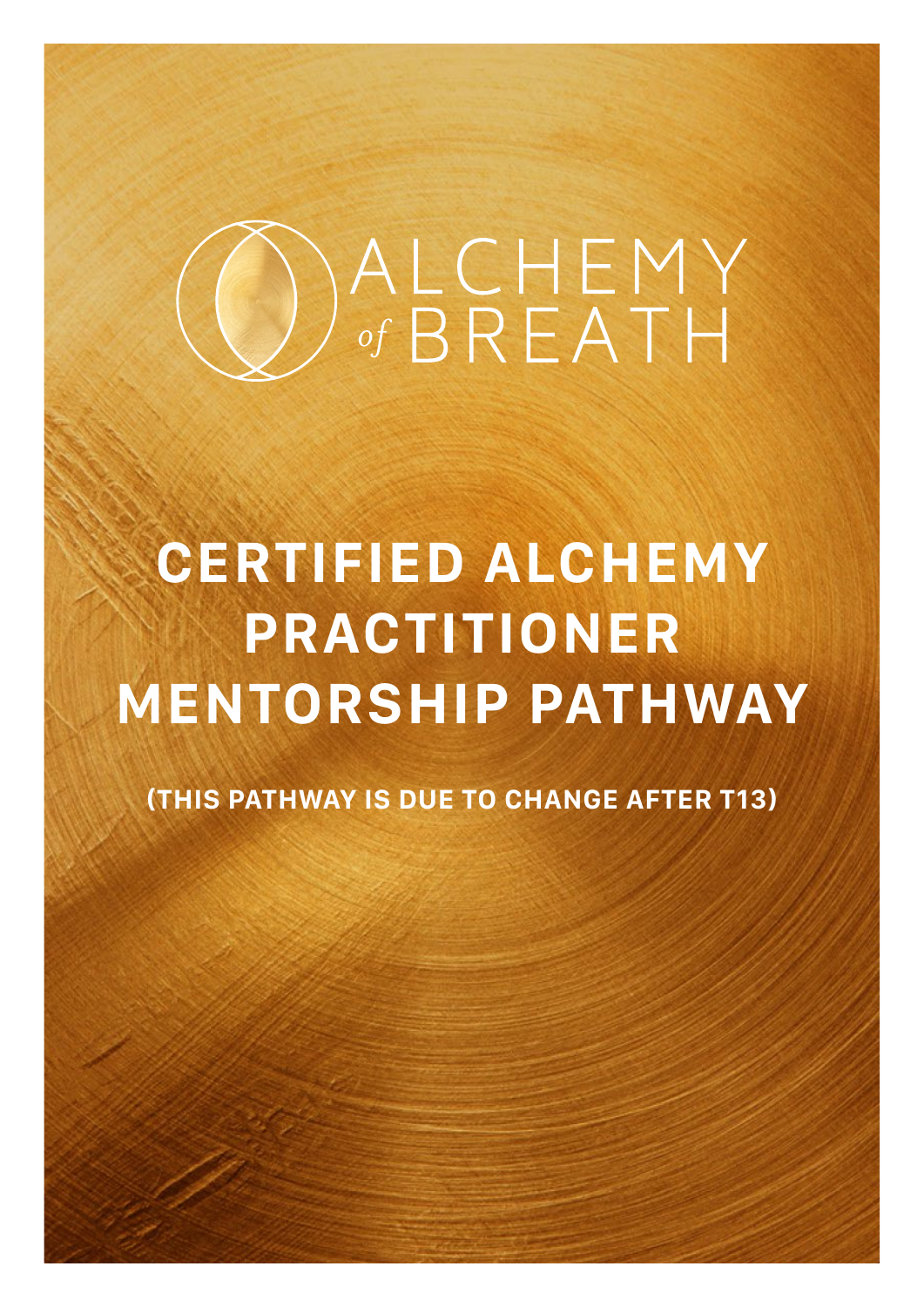

### **CERTIFIED ALCHEMY PRACTITIONER MENTORSHIP PATHWAY (This pathway is due to change after T13)**

We are so excited to welcome your interest in continuing your training with us into your second year. This is an opportunity to learn through experience by stepping into a role alongside our passionate and talented Trainer team.

#### **The 'Why'**

There are lots of reasons for this practitioner program, but it starts with our pursuit of excellence. We want to offer the best training, with the best support in the world. We also want to learn from the Psychotherapy model which provides support and mentorship for each and every level, including student facilitator, practitioner, assistant trainer and trainer. At each of these levels the students and trainees need someone they can go to for support and guidance, and our purpose over the last three years has been to work towards this by exploration and practice.

In this second year you will embrace the challenge of mentorship, this is an opportunity for you to practice and develop your leadership skills in a safe container and with supervision.

Furthermore, if interested, during this program you will attain Practitioner status based on the sessions you do privately with your mentees and/or personal clients. You can become an Alchemy Breath Practitioner certified by the Global Professional Breathwork Alliance.

By joining AoB on the facilitator programme again as a mentor, you get to go over the material for a second time - not as a first time student, but with an eye on the application of your own skills. They say that a student has a retention level of about 20%, but if you have to teach that material it leaps to over 80%. You will find your confidence levels soar as the trainers look to you to take a role of guidance and direct support of the students in your care. You will delight in the strategy sessions and mentor meetings as you evaluate, give and receive support for the best solutions we can provide to our student body. During the student graduation BreathCamp, we ask you to step up into the role of assistant to the trainers, where we rely on your skills to co-create a wonderful event for all. You will experience what it is like to lead in a retreat-like environment.

#### **Prerequisites**

In order to be accepted into this year two programme you must be a Certified Alchemy of Breath Facilitator, having completed all assignments of the 8 month facilitator program. You must also be in active practice, that is you currently offer individual and/or group breathwork sessions in your community and/or online, as well as carry Public liability Insurance based on your country of residence.

Year two is all about embracing the role of mentorship with the year 1 students. Here are the benefits you will get from being a mentor: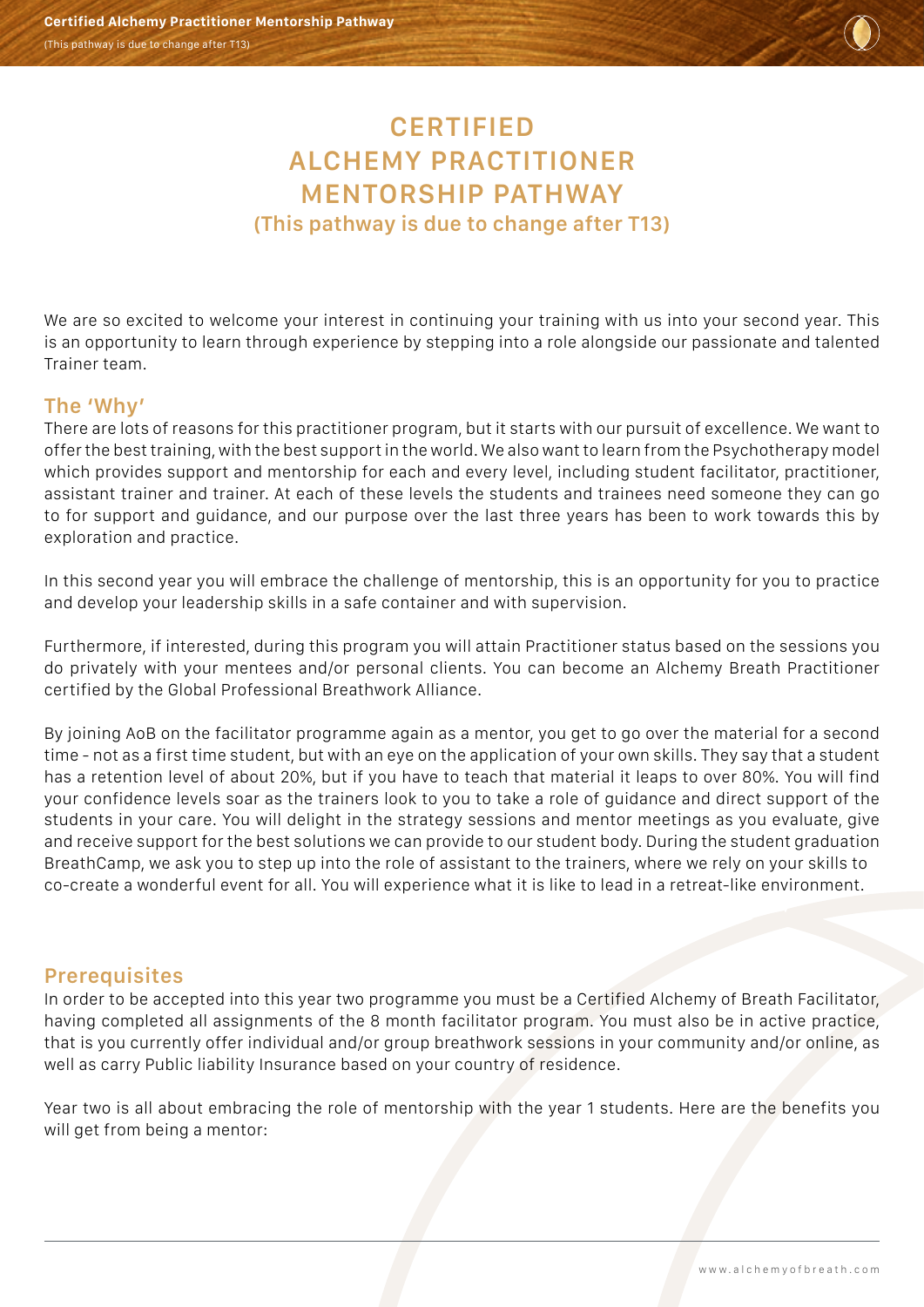

#### **Benefits of becoming a Certified Practitioner**

- Receive & learn the material again but more from the teacher's role.
- Experience being a team leader, with opportunities within the Alchemy Community and with AOB.
- Spend direct time learning with trainers: brainstorming and co-creating Become a Certified Alchemy Practitioner at the end of the training and market your services to the community
- Alchemy of Breath is Affiliated with the GPBA (Global Professional Breathwork Alliance) so when you graduate you automatically can become a member of this organisation and use its logo on your publicity, once joined their organisation as a lifetime (75\$ for lifetime membership) member you will also be able to have your profile as a professional practitioner on their website and ours!
- Attend the student graduation BreathCamps as much as you like at cost price.

#### **You can register for year 2 by completing this form.**

<https://alchemy-of-breath.typeform.com/to/f8OWQq51>

*Once accepted, during the training we ask that you:*

- Commit to attending at least 80% classes (once a week) in the 8 month training period
- $\blacksquare$  Be fully present during class, on the zoom calls
- $\blacksquare$  Hold safe space and develop healthy relationships with students during the training
- Lead an Alchemy Meditation and a Breathwork either in class, or by setting up your own class, inviting students and recording it.
- Lead breakout rooms if the exercise requires, or supervise a student who is asked to lead a breakout room
- Be active on the FB Group through posting, liking, supporting and responding
- Report back any relevant student feedback and how they may need support during our weekly post-class meetings (30 min)
- Arrive to class familiar with the curriculum material. You may wish to volunteer to teach/participate in areas that your are passionate about
- Be ready and willing to take over class if the teacher must leave or is currently at a BreathCamp, and there is not an assistant trainer on the module
- If you'd like to qualify as an Alchemy Practitioner, you are required to complete 10  $\times$  30 mins documented (personal notes) coaching sessions with mentees. This does not need to be submitted but is for your reference.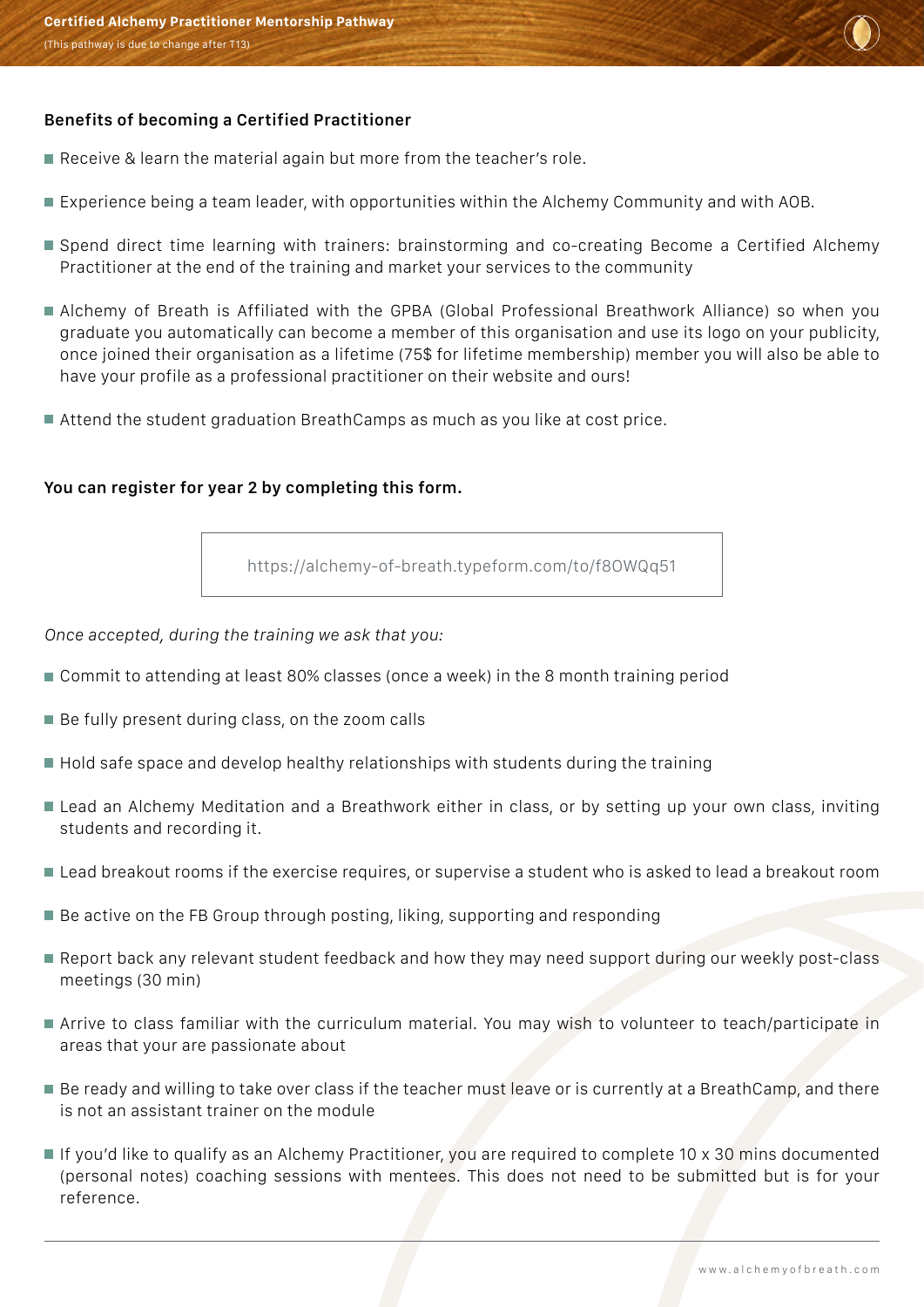

#### **Connecting with Your Mentees**

- Your main role is to support their class work to become a Breathwork Facilitator
- You will be assigned up to 5 students the amount may vary based on the size of the class
- Create a container for your mentor relationship with an emphasis on your professional boundaries. Book an appointment once a month (or more if you wish) with your assigned mentees. You may want to create a group check in once a month with your mentees before class starts.
- With your individual sessions, start with inquiry into how they like/wish/need to be supported, what are their ah-ha's, what are their challenges.
- Check in to see how they are with the course work and if they might need support, are they on track, what is holding them back?
- Share the Alchemy Meditation at the beginning of each meeting so that they begin to feel comfortable guiding it
- Support mentees on how to lead an online Zoom Breathwork
- Gather feedback and check in with your mentees of the current relationship of Study Buddies. Do they match? Are they both engaged and eager to study the material?
- In supporting someone on their personal journey, there may be a point where you feel this is beyond your training. Your role is not to be a Psychotherapist. Please refer the student as (you feel necessary) to a trainer.
- Please do not talk to students about discounts, BreathCamp dates etc and other specific details without checking in with the AoB office team first. We want to ensure the student receives the correct information.
- You will be encouraging your students to stay on their edge of growth, encouraging and supporting their exploration, getting them to start doing one - one sessions and groups.

#### *Once accepted, during the training we ask that you:*

- Complete a sequence of 10 breathwork sessions with 3 different mentees or private clients in your local area, and submit one reference/testimonial per client to Alchemy of Breath. It is advisable to source clients from your local area, as this will aid you when you are ready to set up your own practise. It is also recommended to start with at least 5 clients as more than likely that a client might not make it to all 10 sessions and it takes up lots of time starting from session 1 again. You can also charge a small amount to these clients, in part an exchange and this gets you used to asking for money.
- Assist on at least one student graduation BreathCamp , if possible the one that applies to your class. You will be required to pay your own transport, food and lodging, but this will be cost price and the same price as the students.
- At BreathCamp, help with registration, angeling, general tasks, give student feedback for breathwork, lead small circles and exercises if needed.